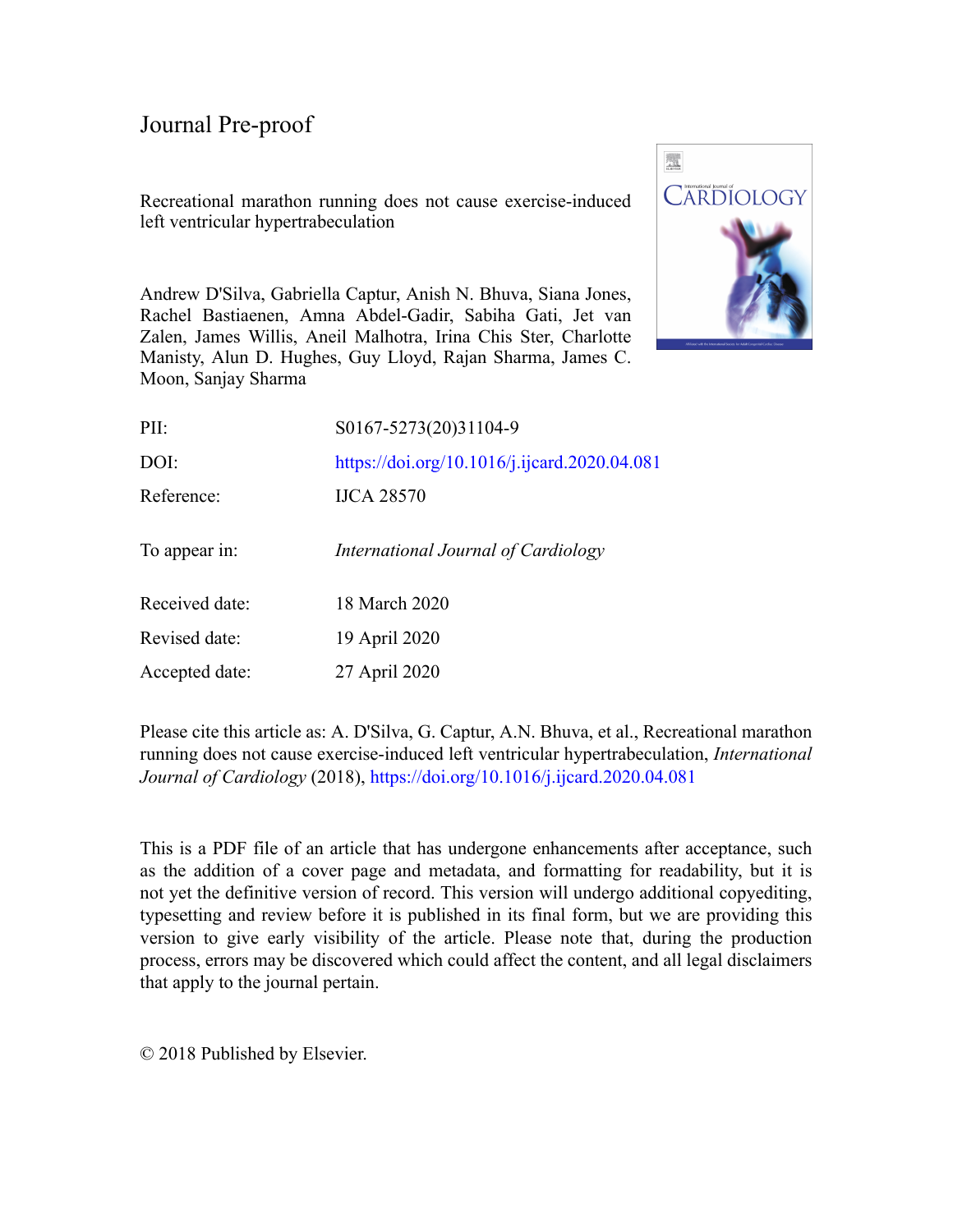### **Recreational marathon running does not cause exercise -induced left ventricular hypertrabeculation**

Andrew D'Silva, MBBS<sup>a</sup>, Gabriella Captur, PhD<sup>b,c</sup>, Anish N Bhuva, MBBS<sup>b,c</sup>, Siana Jones, PhD<sup>b</sup>, Rachel Bastiaenen, PhD<sup>d</sup>, Amna Abdel-Gadir, MBBS<sup>b,c</sup>, Sabiha Gati, PhD<sup>e</sup>, Jet van Zalen, PhD<sup>c</sup>, James Willis, PhD<sup>f</sup>, Aneil Malhotra, PhD<sup>a</sup>, Irina Chis Ster, PhD<sup>g</sup>, Charlotte Manisty, PhD<sup>b,c</sup>, Alun D Hughes, PhD<sup>b</sup>, Guy Lloyd, MD<sup>b,c</sup>, Rajan Sharma, MD<sup>a</sup>, James C Moon, MD<sup>b,c</sup>, Sanjay Sharma, MD<sup>a</sup>

<sup>a</sup>Cardiology Clinical & Academic Group, St George's, University of London, London, UK <sup>b</sup>Institute for Cardiovascular Science, University College London, London, UK <sup>c</sup>Barts Heart Centre, St Bartholomew's Hospital, London, UK <sup>d</sup>Guv's and St Thomas' NHS Foundation Trust, London, UK East and North Hertfordshire NHS Trust, Stevenage, UK <sup>f</sup>Royal United Hospitals Bath NHS Foundation Trust, Bath, UK <sup>g</sup>Infection and Immunity Research Institute, St George's, University of London, London, UK

Thomas' NHS Foundation Trust, London, UK<br>
1 Hertfordshire NHS Trust, Stevenage, UK<br>
Hospitals Bath NHS Foundation Trust, Bath, UK<br>
Immunity Research Institute, St George's, Universit<br>
Author: Professor Sanjay Sharma<br>
ardio Corresponding Author: Professor Sanjay Sharma Professor of Cardiology Cardiology Clinical & Academic Group St George's, University of London Cranmer Terrace London. SW17 0RE Telephone number: +44 208 7255939 Fax number: +44 208 7255908 E mail: sasharma@sgul.ac.uk Twitter handle: @SSharmacardio

**Article word count: 1496**

**Abstract word count: 16 5**

**Figures: 2**

### **Abstract**

Background

Marathon running in novices represents a natural experiment of short -term

cardiovascular remodeling in response to running training. We examine whether this

stimulus can produce exercise -induced left ventricular (LV) trabeculation.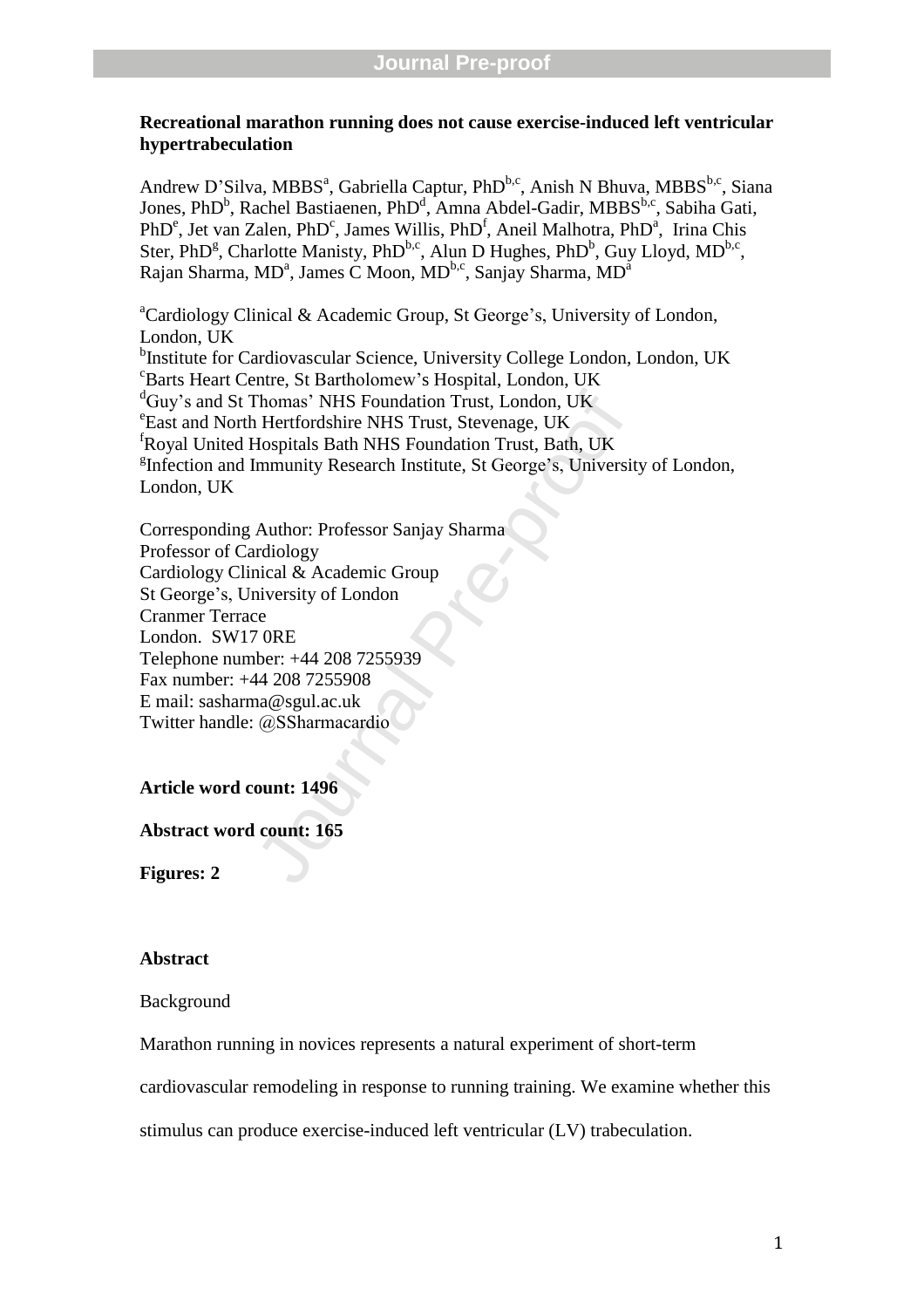### Methods

Sixty -eight novice marathon runners aged 29.5 ±3.2 years had indices of LV trabeculation measured by echocardiography and cardiac magnetic resonance imaging 6 months before and 2 weeks after the 2016 London Marathon race, in a prospective longitudinal study.

### Results

unsupervised marathon training, indices of LV trat<br>annged. Despite satisfactory inter-observer agreeme<br>neasurement, criteria defining abnormally hypertr<br>t with each other. LV hypertrabeculation was a freq<br>individuals with After 17 weeks unsupervised marathon training , indices of LV trabeculation were essentially unchanged . Despite satisfactory inter -observer agreement in most methods of trabeculation measurement, criteria defining abnormally hypertrabeculated cases were discordant with each other. LV hypertrabeculation was a frequent finding in young, healthy individuals with no subject demonstrating clear evidence of a cardiomyopathy.

#### Conclusion

Training for a first marathon does not induce LV trabeculation. It remains unclear whether prolonged, high -dose exercise can create de novo trabeculation or expose concealed trabeculation. Applying cut off values from published LV noncompaction cardiomyopathy criteria to young, healthy individuals risks over -diagnosis.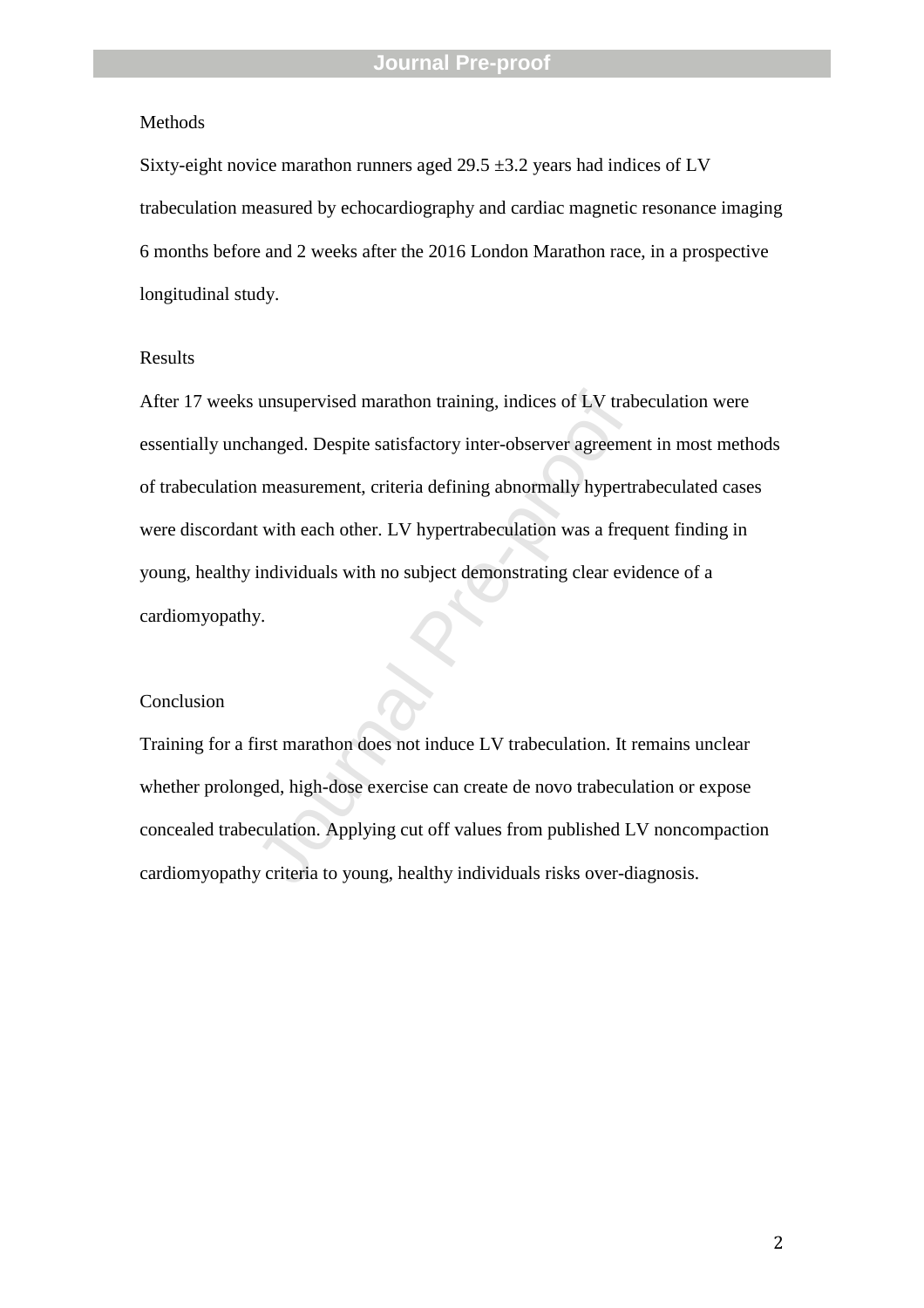### **Introduction**

Cross sectional studies have highlighted that athletes often show increased left ventricular (LV) trabeculation in comparison to non -athletes, particularly competitive soccer and rugby players(1) though the estimated prevalence varies widely across different athlete populations and using different definitions, from 1.4%(2) to 18.3 %(1) .

bosed that exercise can induce acquired LV trabecul<br>dividuals, which risks phenotypic overlap with possi-<br>y. Some have proposed integrating other functional<br>nguish between benign and pathological excessive l-<br>ngitudinal ev It has been proposed that exercise can induce acquired LV trabeculation in potentially predisposed individuals, which risks phenotypic overlap with possible cardiomyopathy. Some have proposed integrating other functional parameters in an attempt to distinguish between benign and pathological excessive LV trabeculation(3, 4) . However, longitudinal evidence demonstrating a cause and effect relationship between exercise and increased LV trabeculation has been lacking. The Journal previously published a case series of four basketball players where training and detraining resulted in changes in trabeculation , though the definition of LV hypertrabeculation and quantification results were not reported(5) .

In a separate population, 25% of primagravida women developed LV trabeculation during pregnancy, which resolved in the majority of women post -partum . The authors proposed that this was likely an epiphenomenon resulting from cardiovascular adaptation to the loading conditions of pregnancy , where a 50% rise in blood volume increases cardiac preload(6) .

Building on this work, we hypothesized that young, novice marathon runners can develop exercise-induced LV trabeculation as a result of their preparatory training.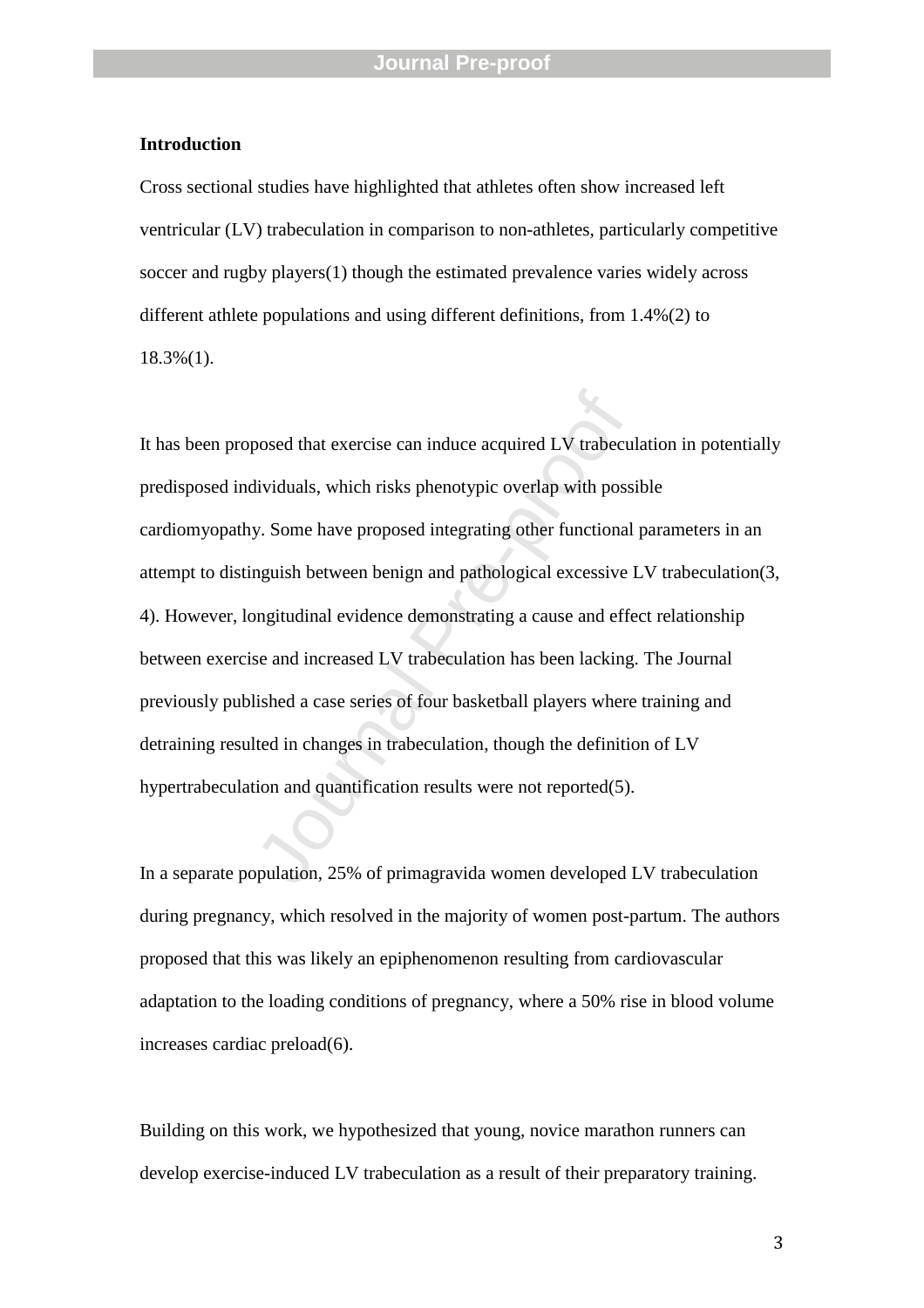Marathons are popular mass -participation endurance events, where participants of varying athletic backgrounds increase their physical activity levels to meet a personal goal. This provides an opportunity to study a natural experiment of short -term cardiovascular remodeling in response to running training . We undertook a prospective, longitudinal study to investigate if typical marathon training for first -time participants could induce an increase in LV trabeculation assessed by both echocardiography and cardiac magnetic resonance (CMR). For clarity we use the term "excessive trabeculation" to describe subjects where published thresholds for left ventricular non -compaction (LVNC ) criteria are exceeded.

### **Methods**

eculation" to describe subjects where published three<br>
-compaction (LVNC) criteria are exceeded.<br>
Somewhere aged 18-35 year<br>
considered for inclusion if they were aged 18-35 year<br>
crathon distance previously. Individuals w Subjects were considered for inclusion if they were aged 18 -35 years old and had never run a marathon distance previously. Individuals were excluded if they had pre existing cardiovascular disease during preliminary investigations or contraindication to cardiovascular magnetic resonance (CMR). Novice marathon runners were identified through the database records of the organizers (Virgin Money London Marathon) and received notification of the study through e -mail advertisement. Interested runners made contact through a call center , were subsequently contacted by telephone and recruited if fulfilling inclusion criteria.

Subjects were encouraged to follow a beginner's training plan, consisting of approximately 3 runs per week, increasing in difficulty over a 17 -week period leading up to the London Marathon race(7) .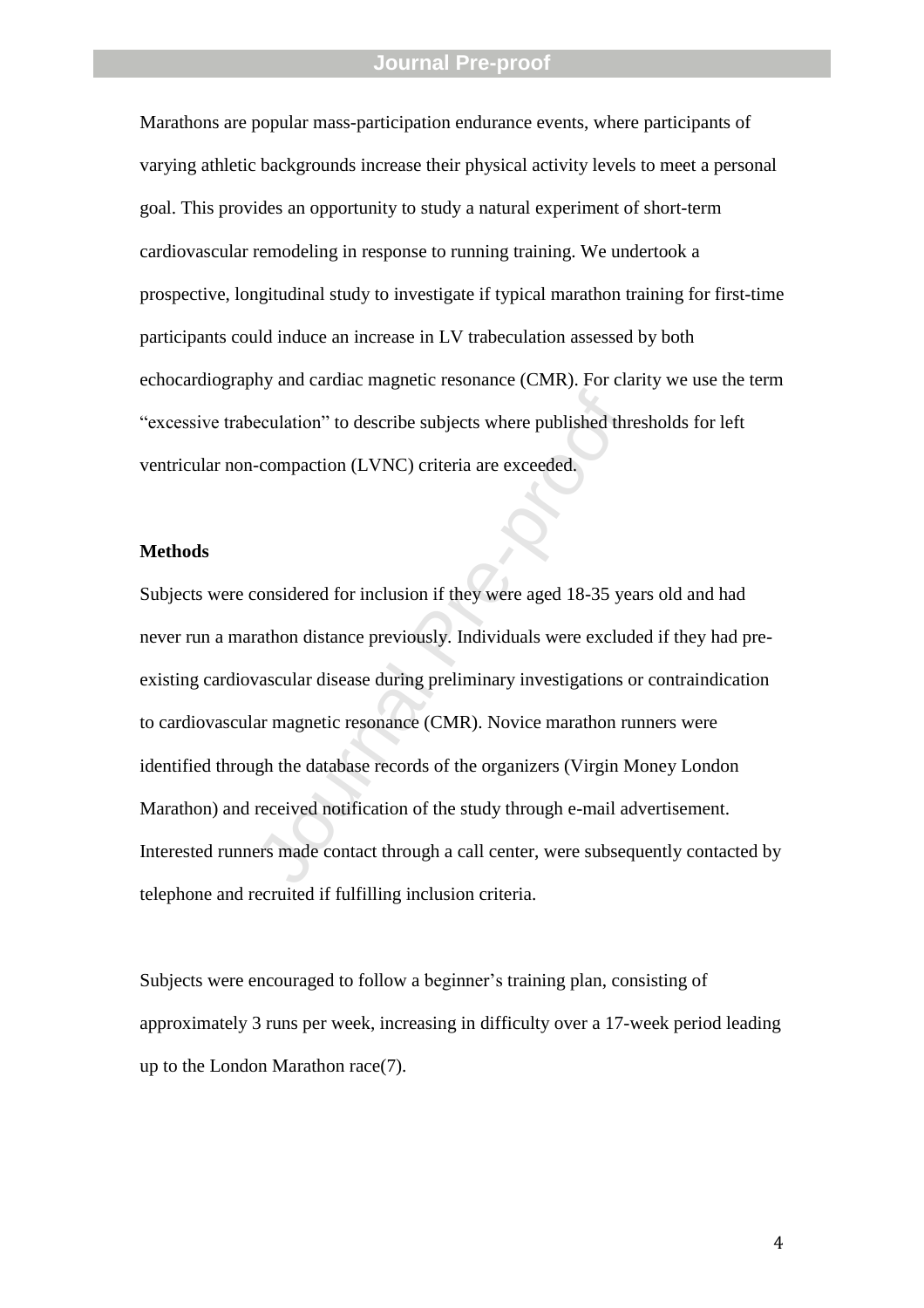Upon notification of their awarded places, 68 first -time marathon runners underwent echocardiography , CMR and cardiopulmonary exercise testing on a semi recumbent cycle ergometer 186  $\pm$ 4 days (mean  $\pm$  standard deviation) before and 16  $\pm$ 4 days after the marathon. Detailed information on study participant recruitment, methods , baseline characteristics and cardiovascular remodeling findings have been published previously(8). Imaging studies were analyzed by an accredited, experienced cardiologist (A.D.), blinded to subject identity and time point.

ses were performed with R version 3.3.0 (R Projection<br>ata were tested for normality with the Shapiro-Wilk<br>Normally distributed data are presented as mean  $\pm$  S<br>s median with inter-quartile range. Differences betw<br>using a Statistical analyses were performed with R version 3.3.0 (R Project for Statistical Computing). Data were tested for normality with the Shapiro -Wilk test and assessed in histograms. Normally distributed data are presented as mean  $\pm$  SD and skewed data are presented as median with inter -quartile range. Differences between group means were compared using a paired *t* test, if parametric, or Wilcoxon signed rank test if non -parametric. Differences in paired categorical data (positive and negative LV non compaction criteria) werecomparedusingMcNemar'stest. Reproducibility of measurements between raters was assessed with two -way, mixed single measures intraclass correlation coefficient (ICC) analysis for absolute agreement. Statistical significance was defined as a two -tailed value of *P*<0.05.

#### **Results**

Subjects were aged  $29.5 \pm 3.2$  years, 53% were male and 90% of white European ethnicity with a median self-reported baseline physical activity level of 2.0 hours per week (range 0 -10 hours, IQR 1.5 -2.5 hours ). Subjects achieved a median race finish time of 04:31:00 (HH:MM:SS, range 02:56:10 – 06:51:20), which was comparable with London Marathon general race participants . Mean peak oxygen consumption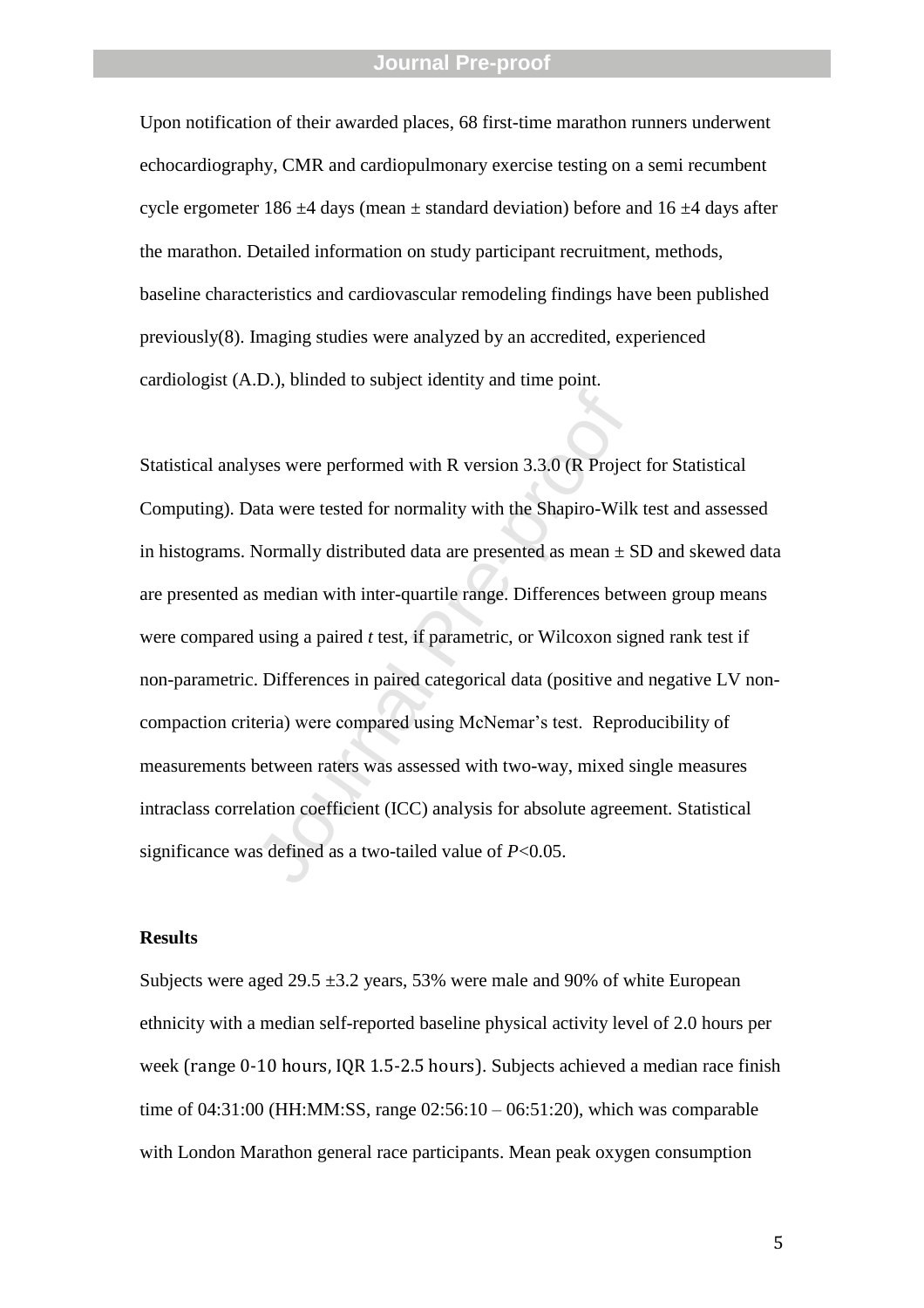was 40.5 ml/kg/min (100% predicted) in men and 35.2 ml/kg/min (115% predicted) in women at baseline and did not change after the marathon. No definite evidence of cardiomyopathy was detected in any subject and cardiac dimensions were within normal range .

hy and Petersen(11), Jacquier(12) and Captur(13) c<br>
1R (Figure 1). Stollberger criteria(14) were not satis<br>
1 therefore could not be used for quantitative compa<br>
1 No subject possessed >3 trabeculations (long axis vi<br>
1 i Multiple validated methods of LV trabeculation measurement were assessed at baseline and after marathon training. Chin(9) and Jenni(10) criteria were assessed on echocardiography and Petersen(11), Jacquier(12) and Captur(13) criteria were assessed on CMR (Figure 1). Stollberger criteria(14) were not satisfied at any time by any subject and therefore could not be used for quantitative comparison of LV trabeculation. No subject possessed >3 trabeculations (long axis views) with color Doppler visualized perfusion of intertrabecular spaces. There was poor concordance between indices of trabeculation (Figure 2). Jenni, Jacquier and Captur measurements did not change between baseline evaluation and after marathon training : Jenni ratio (0.89 vs. 0.89; *P*=0.77), Jacquier trabeculated mass percentage (15.8 vs. 15.9; *P*=0.76), Captur global mean LV fractal dimension (FD) (1.20 vs. 1.19; *P*=0.37) and Captur maximum apical LV FD (1.36 vs. 1.36; *P*=0.74). The Chin X/Y ratio demonstrated a small increase in trabeculation (0.56 vs. 0.52; *P*=0.02 ), where 38% of the population were identified as excessively trabeculated at baseline , predominantly from apical measurements. The Petersen NC/C ratio showed a small reduction in trabeculation  $(1.21 \text{ vs. } 0.92; P<0.01)$ , where excessive trabeculation  $(NC/C > 2.3)$  was seen in 3% at baseline and was unchanged after training. Seventy -three percent satisfied a Captur maximum apical FD > 1.3 at baseline, which indicated more apical trabecular complexity than expected but with no change in FD observed after marathon training .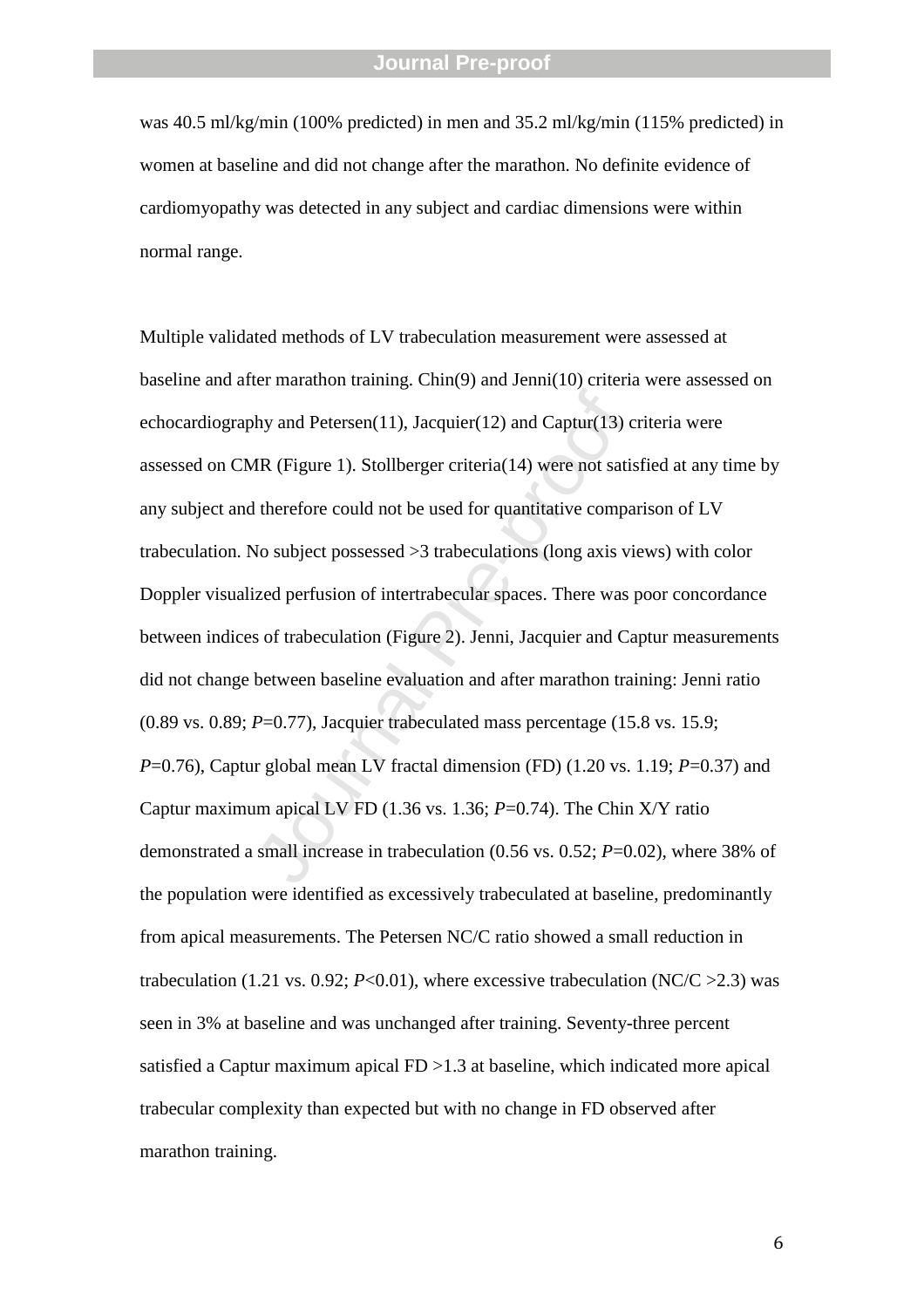Inter -observer agreement for Chin, Jenni, Petersen, Jacquier and Captur criteria was ICC = 0.63 (good), 0.22 (poor), 0.89 (excellent), 0.49 (fair) and 0.76 (excellent), respectively.

### **Discussion**

This study found that LV trabeculation in novice marathon runners did not change after training for and running a first marathon. Despite little within -subject variability in LV trabeculation over the study period , methods of quantification for determining the prevalence of excessive LV trabeculation were highly discordant .

or and running a first marathon. Despite little within<br>tion over the study period, methods of quantificatic<br>of excessive LV trabeculation were highly discorda<br>y been shown that younger individuals possess great<br>tion(15, 16 It has previously been shown that younger individuals possess greater amounts of apical trabeculation(15, 16) but age-specific normative or cut-off values for pathological LV trabeculation do not currently exist. In this sample of healthy subjects , excessive trabeculation was found predominantly at the LV apex, which is recognized as the most commonly non -compacted segment(11) and was detected with greater sensitivity by Chin and Captur apical FD criteria . A higher prevalence of positive Chin compared to Jenni criteria has previously been reported in Olympic athletes with prominent trabeculation(2) . Exclusion of the LV apex is a requirement of some LVNC imaging criteria to improve test specificity(11, 13), which may explain the low prevalence of positive Petersen criteria. The method and extent of apical exclusion inevitably introduces variation , in addition to measurement in different phases of the cardiac cycle and different imaging planes , accounting for poor concordance between LV trabeculation assessment s described in this study and many others(14) . Based on these findings it may be argued that Stollberger criteria hold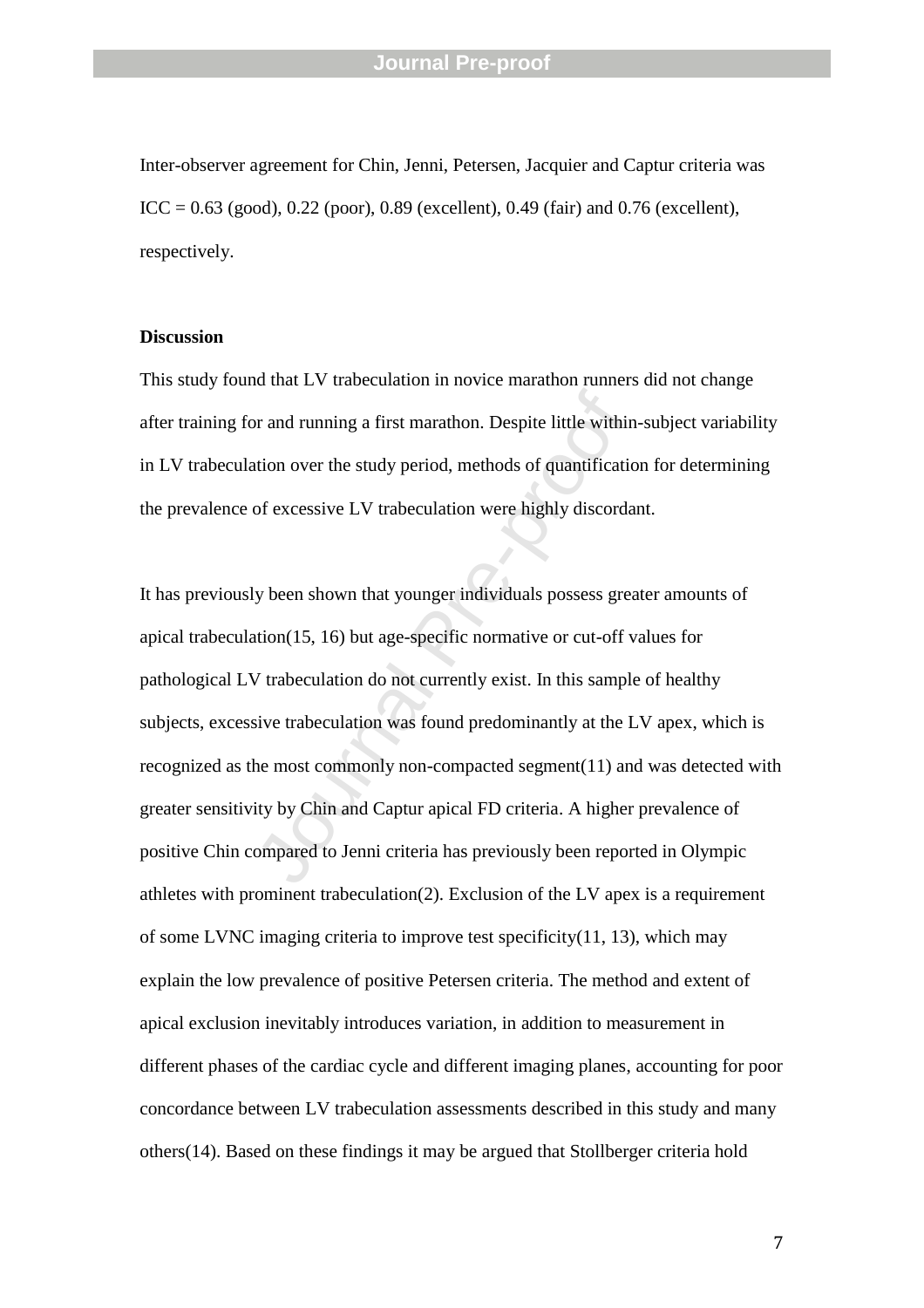greater specificity for pathology but as we did not include subjects with suspected cardiomyopathy and it is currently unknown whether LVNC is indeed a distinct cardiomyopathy, this is speculative.

This work supports the findings of a large cross -sectional study by Woodbridge et al. where they were unable to demonstrate a relationship between LV trabeculation and physical activity(17). In their study, subjects with a mean age of 61 years had a median self-reported physical activity level equivalent to 4.4 hours of running per week (2115 MET -min ) , which is less than the exposure of typical competitive athletes.

### Limitations

Formal physical activity level equivalent to 4.4 hours<br>
Formal, which is less than the exposure of typical<br>
different of typical of typical<br>
pre-proof 4.8 hours per week, following a beginner's trace<br>
provide the compariso In our study , subjects were advised to gradually increase running training to reach a peak exercise dose of 4.8 hours per week, following a beginner 's training plan, which is a modest exercise dose in comparison to competitive athletes . In addition, the absence of an increase in peak oxygen consumption may indicate that unsupervised exercise is an insufficient stimulus to induce the degree of athletic cardiac remodeling relevant to our hypothesis of increased LV trabeculation . A cross -sectional study by Gati et al. compared young, competitive athletes (mean age 21 years) of various disciplines but not marathon runners , with a sedentary control population and demonstrated a higher prevalence of increased LV trabeculation (18.3% vs 7.0%), where the athletes exercised for an average of 17.7 hours per week(1). A longitudinal study involving a high -dose exercise stimulus and long interval imaging follow up would be required to investigate whether LV trabeculation might be induced by competitive athlete doses of exercise in predisposed individuals .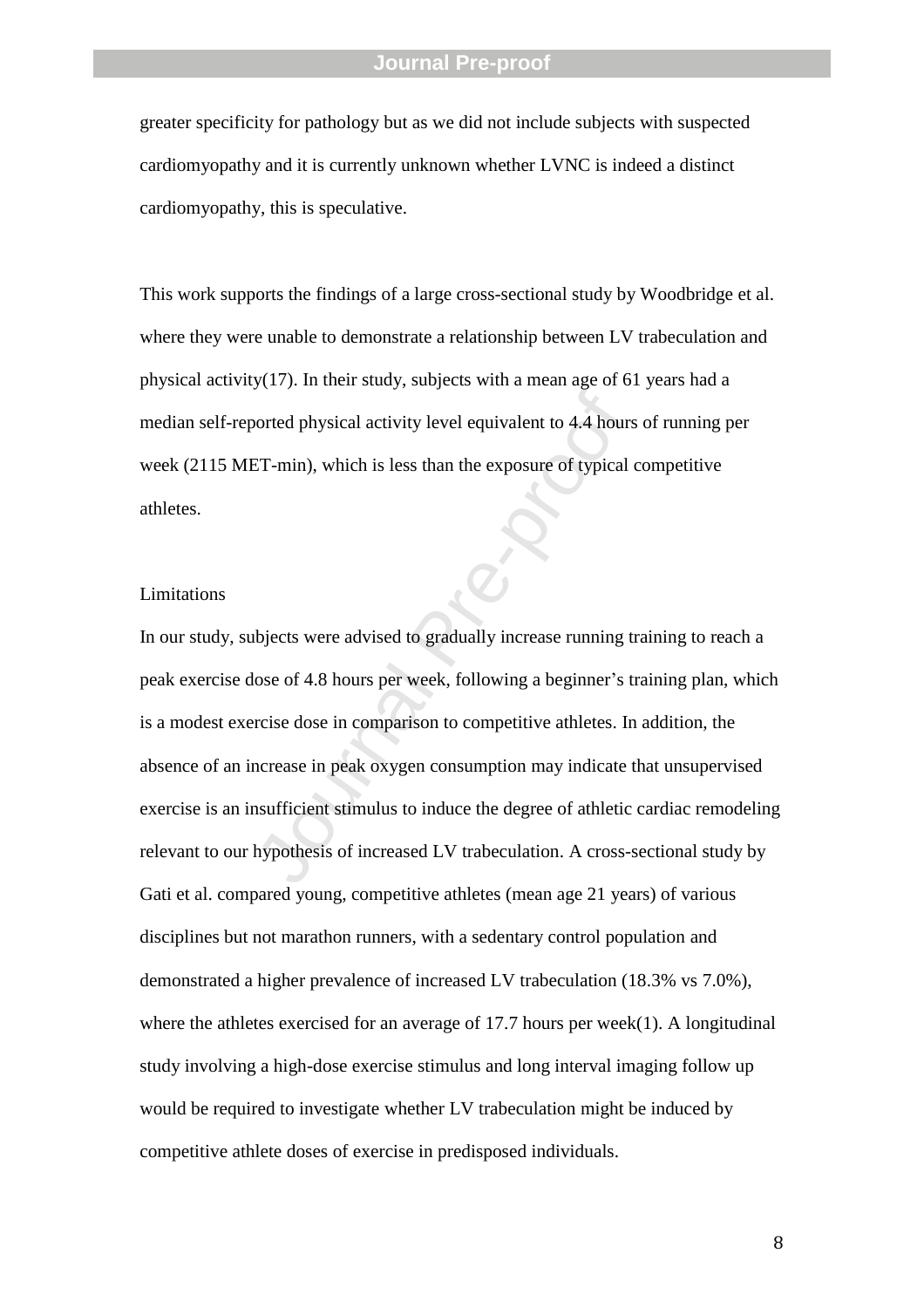### **Conclusion**

ial to define normal ranges in healthy individuals freduce analysis time, which could facilitate better an<br>
Feduce analysis time, which could facilitate better an<br>
Feduce analysis time, which could facilitate better an<br>
Fe At present it is not clear whether high -dose exercise can induce trabeculation or expose concealed trabeculation . Additional challenges remain as methods of trabeculation quantification can be hindered by poor reproducibility and potential over -diagnosis of LVNC in many populations, including athletes. Automated methods of quantifying trabeculae(18, 19) appeal as they overcome issues with reproducibility, have the potential to define normal ranges in healthy individuals from large CMR biobanks and reduce analysis time, which could facilitate better anatomical phenotyping. If currently applied thresholds fail to reliably differentiate healthy individuals from those with disease and do not provide information relating to prognosis(4), their value in current clinical practice is questionable .

#### Ethics approval and consent to participate

Written consent was obtained from all participants and the National Research Ethics Service; Queen Square, London committee granted ethical approval (15/LO/086). The trial is registered on ClinicalTrials.gov, number NCT02568072.

### Competing interests

The authors declare that the research was conducted in the absence of any commercial or financial relationships that could be construed as a potential conflict of interest. The study funders and supporters had no role in study design, data collection and analysis, decision to publish, or preparation of the manuscript.

#### Funding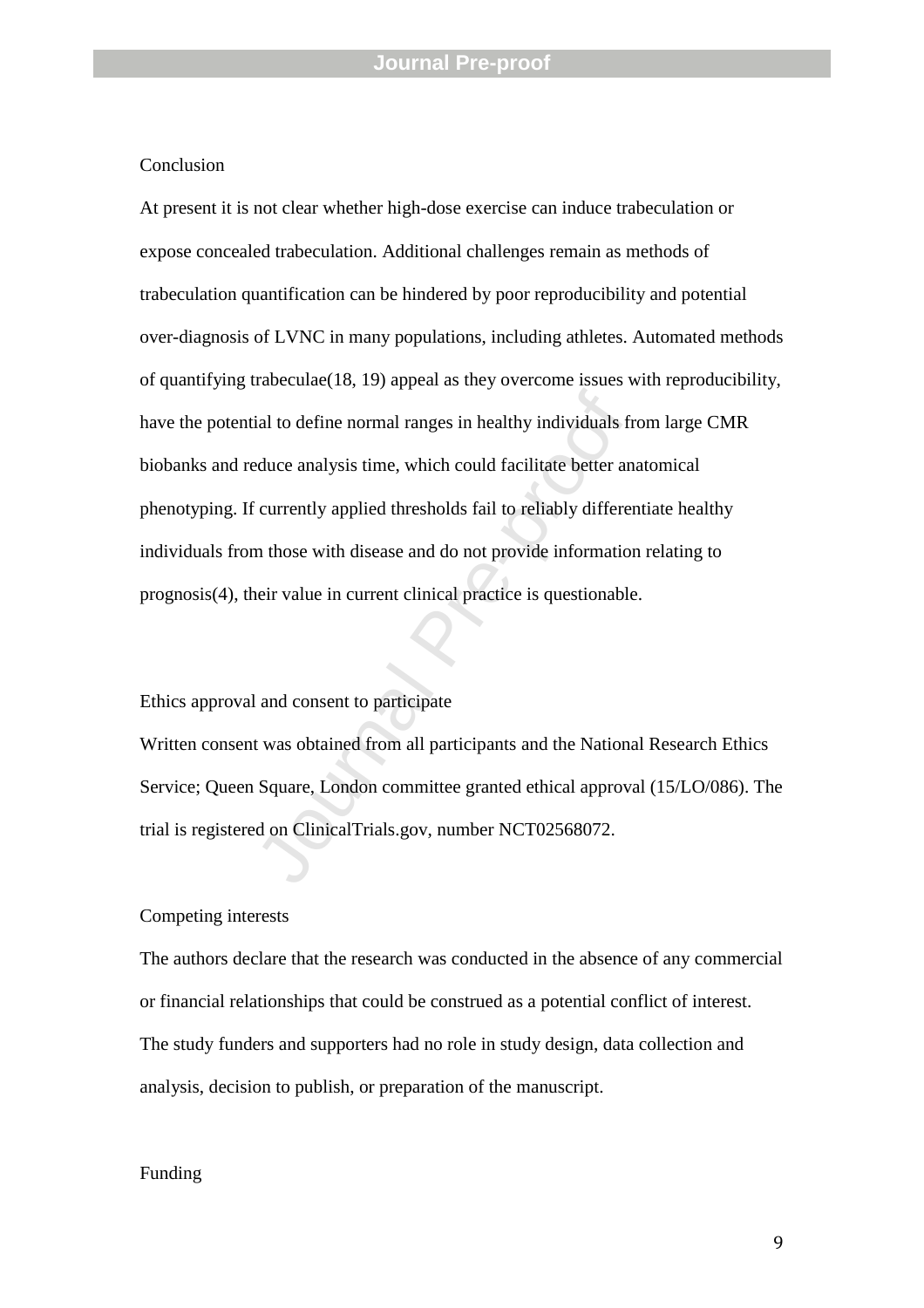This work was jointly supported and funded by the British Heart Foundation with a clinical research training fellowship grant [FS/15/27/31465 to A.D.] and Cardiac Risk in the Young. This work was also supported by COSMED (Rome, Italy) through the provision of cardiopulmonary exercise testing equipment and technical support.

### Acknowledgments

Free Transactions Islam Money London Marathon for<br>participants. We are grateful to the entire marathon<br>estigations. In addition to the authors of this manuse<br>cluded the following staff from St George's Univers<br>lege London, We thank the study participants for voluntarily giving their time and taking part in the study. We are also grateful to Virgin Money London Marathon for their support in recruitment of participants. We are grateful to the entire marathon study team performing investigations. In addition to the authors of this manuscript, The Marathon Study group included the following staff from St George's University of London, University College London, Bart' s Health Trust and other organisations: Anish Bhuva, Siana Jones, Jet Van Zalen, Amna Abdel -Gadir, Thomas Treibel, Stefania Rosmini, Manish Ramlal, Gabriella Captur, Katia D Menacho Medina, Joao Augusto, Yang Ye, Niromila Nadarajan, Nabila Mughul, Sunita Chauhan, Shino Kirokose, Tolu Akinola, Cheelo Simaanya, Lizette Cash, James Willis, David Hoare, James Malcolmson, Pamela de la Cruz, Annabelle Freeman, Delfin Encarnacion, Lesley Hart, Jack Kaufman, Frances Price, Rueben Dane, Karen Armado, Gemma Cruz, Lorna Carby, Tiago Fonseca, Fatima Niones, Zeph Fanton, Jim Pate, Joe Carlton, Sarah Anderson, Rob Hall, Sam Liu, Sonia Bains, Claire Kirkby, Pushpinder Kalra, Raghuveer Singh, Bode Ensam, Tee J Yeo, Rachel Bastiaenen, Della Cole, Jacky Ah - Fong, Sue Brown, Sarah Horan, Ailsa McClean, Kyle Conley, Paul Scully, Luke Horsfield, Mark McLaren, Elizabeth Clough, Daniel Key, Riyaz Patel and Sanjeev Bhattacharyya. We are grateful to Virgin Money London Marathon, particularly Hugh Brasher and Penny Dain, for their support with study advertisement and participant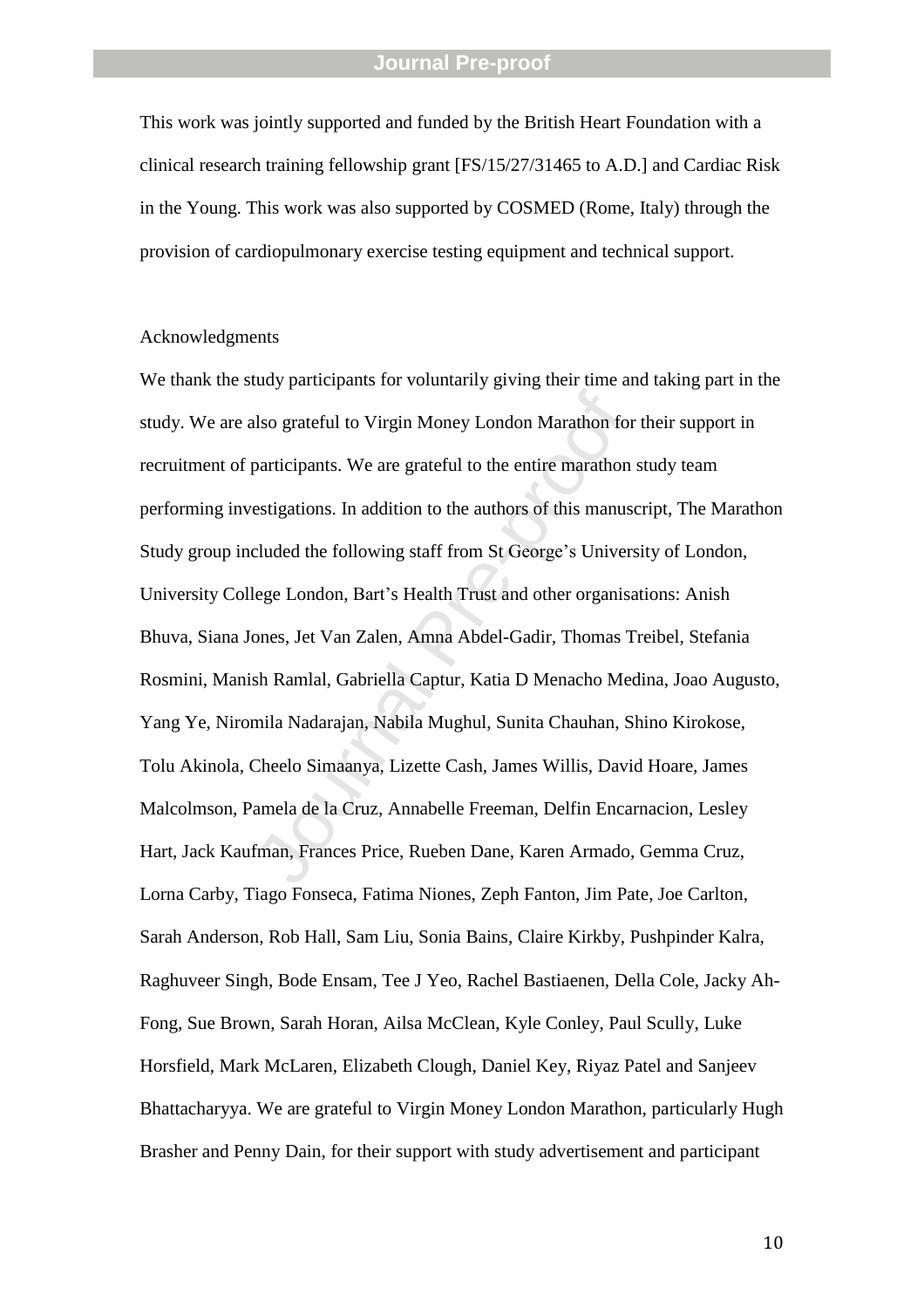recruitment. From our supporters Cardiac Risk in the Young we are particularly grateful to Steve Cox and Azra Loncarevic -Srmic for their additional support with administration and transport.

Journal Pre-proof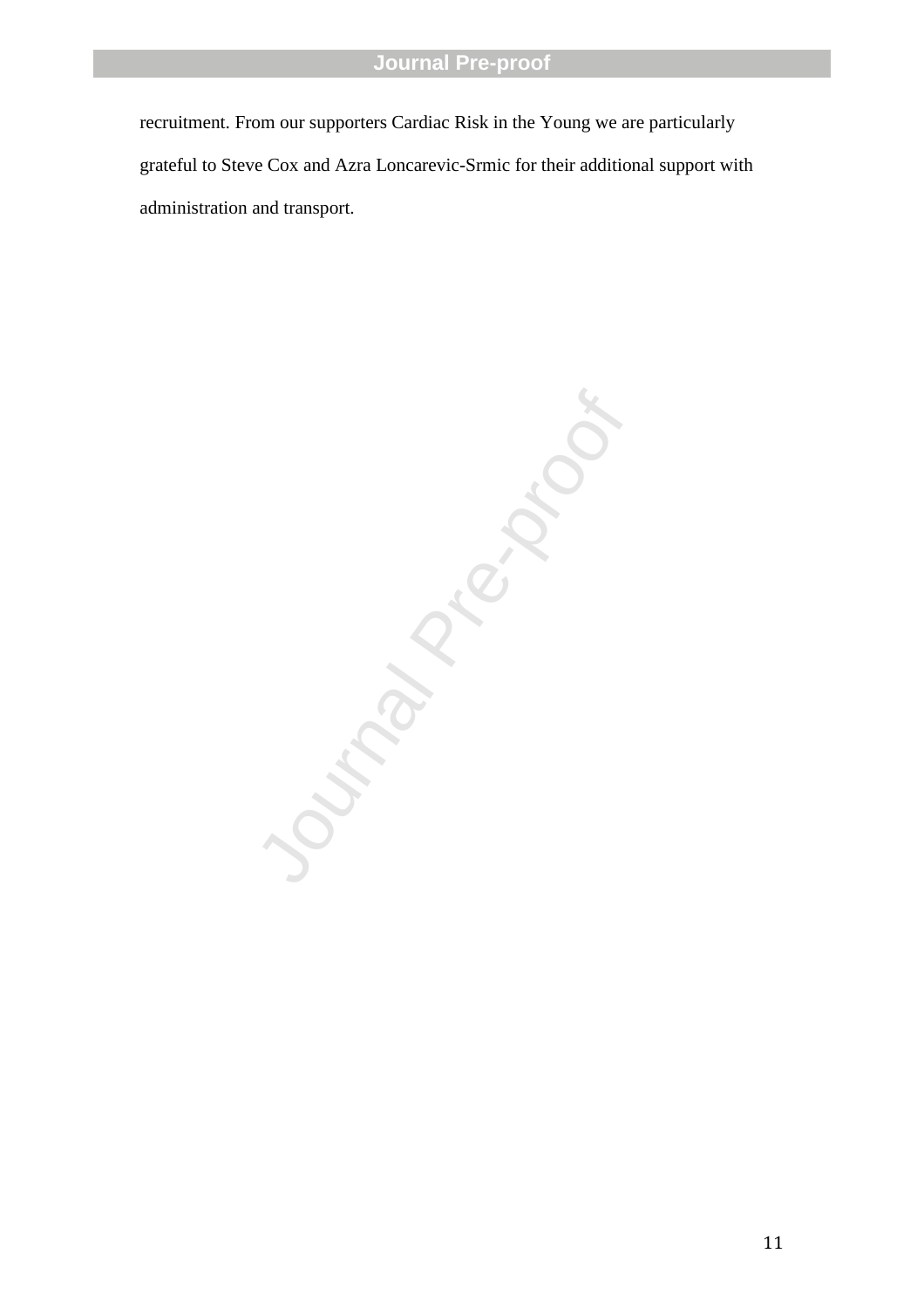References:

1. Gati S, Chandra N, Bennett RL, Reed M, Kervio G, Panoulas VF, et al. Increased left ventricular trabeculation in highly trained athletes: do we need more stringent criteria for the diagnosis of left ventricular non -compaction in athletes? Heart. 2013;99(6):401 -8.

2. Caselli S, Ferreira D, Kanawati E, Di Paolo F, Pisicchio C, Attenhofer Jost C, et al. Prominent left ventricular trabeculations in competitive athletes: A proposal for risk stratification and management. Int J Cardiol. 2016;223:590 -5.

3. Poscolieri B, Bianco M, Vessella T, Gervasi S, Palmieri V, Zeppilli P. Identification of benign form of ventricular non -compaction in competitive athletes by multiparametric evaluation. Int J Cardiol. 2014;176(3):1134 -6.

4. Aung N, Doimo S, Ricci F, Sanghvi MM, Pedrosa C, Woodbridge SP, et al. Prognostic Significance of Left Ventricular Noncompaction: Systematic Review and Meta -Analysis of Observational Studies. Circ Cardiovasc Imaging. 2020;13(1):e009712.

5. D'Ascenzi F, Pelliccia A, Natali BM, Bonifazi M, Mondillo S. Exercise induced left -ventricular hypertrabeculation in athlete's heart. Int J Cardiol. 2015;181:320 -2.

where we was a point of the Samply MM, Pedrosa C, Wood<br>nificance of Left Ventricular Noncompaction: System inficance of Left Ventricular Noncompaction: Sys<br>lysis of Observational Studies. Circ Cardiovasc In<br>199712.<br>nzi F, 6. Gati S, Papadakis M, Papamichael ND, Zaidi A, Sheikh N, Reed M, et al. Reversible de novo left ventricular trabeculations in pregnant women: implications for the diagnosis of left ventricular noncompaction in low -risk populations. Circulation. 2014;130(6):475 -83.

7. https://http://www.virginmoneylondonmarathon.com/en gb/trainingplans/beginner -17 -week -training -plan/%C2%A0%5BVirgin Money London Marathon webpage with training plans. Accessed February 11, 2018.].

8. D'Silva A, Bhuva AN, van Zalen J, Bastiaenen R, Abdel -Gadir A, Jones S, et al. Cardiovascular Remodeling Experienced by Real -World, Unsupervised, Young Novice Marathon Runners. Frontiers in Physiology. 2020;11(232).

9. Chin TK, Perloff JK, Williams RG, Jue K, Mohrmann R. Isolated noncompaction of left ventricular myocardium. A study of eight cases. Circulation. 1990;82(2):507 -13.

10. Jenni R, Oechslin E, Schneider J, Attenhofer Jost C, Kaufmann PA. Echocardiographic and pathoanatomical characteristics of isolated left ventricular non -compaction: a step towards classification as a distinct cardiomyopathy. Heart. 2001;86(6):666 -71.

11. Petersen SE, Selvanayagam JB, Wiesmann F, Robson MD, Francis JM, Anderson RH, et al. Left ventricular non -compaction: insights from cardiovascular magnetic resonance imaging. J Am Coll Cardiol. 2005;46(1):101 - 5.

12. Jacquier A, Thuny F, Jop B, Giorgi R, Cohen F, Gaubert JY, et al. Measurement of trabeculated left ventricular mass using cardiac magnetic resonance imaging in the diagnosis of left ventricular non -compaction. Eur Heart J. 2010;31(9):1098 -104.

13. Captur G, Muthurangu V, Cook C, Flett AS, Wilson R, Barison A, et al. Quantification of left ventricular trabeculae using fractal analysis. J Cardiovasc Magn Reson. 2013;15:36.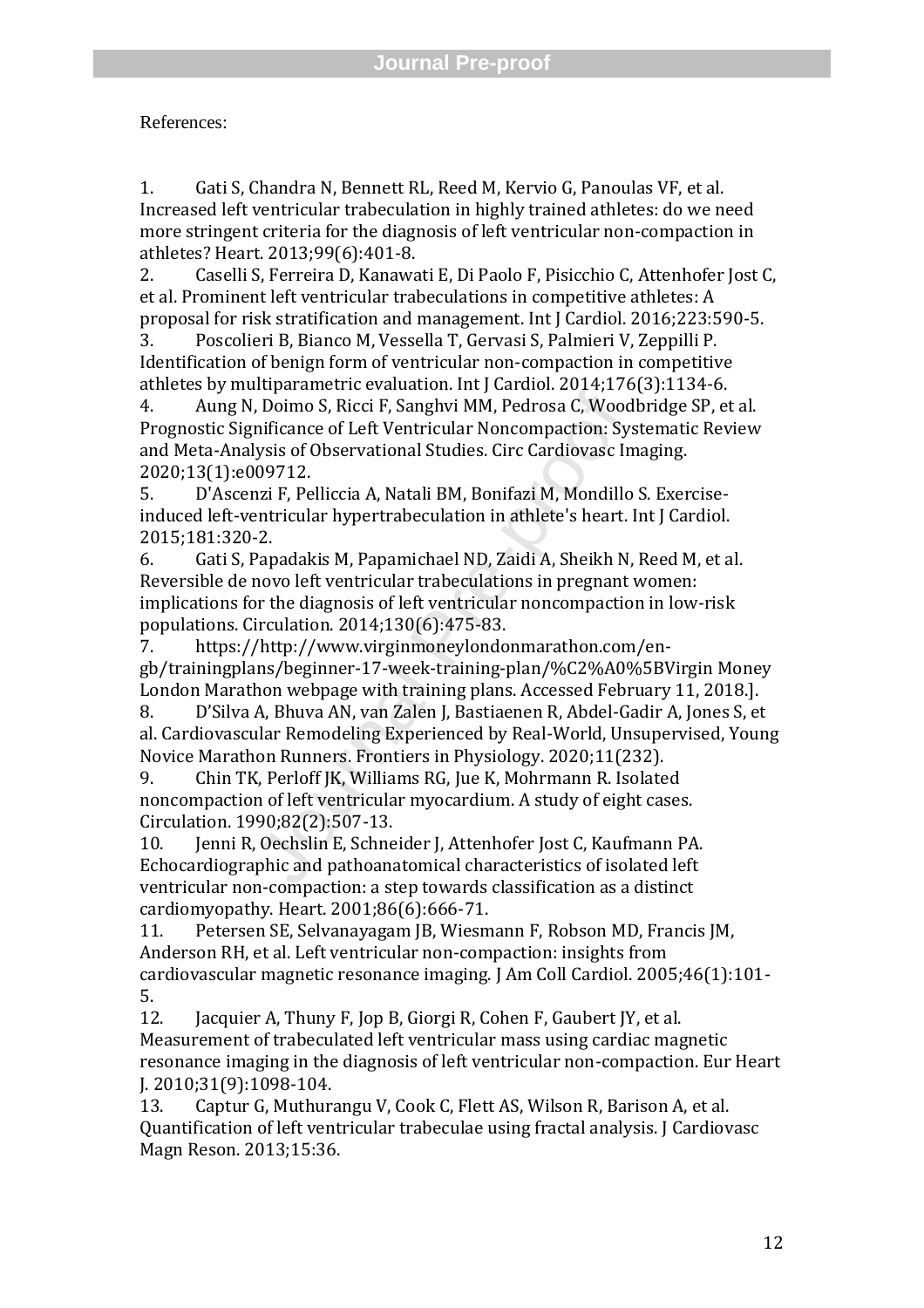14. Stöllberger C, Gerecke B, Engberding R, Grabner B, Wandaller C, Finsterer J, et al. Interobserver Agreement of the Echocardiographic Diagnosis of LV Hypertrabeculation/Noncompaction. JACC Cardiovasc Imaging. 2015;8(11):1252 -7.

15. Bentatou Z, Finas M, Habert P, Kober F, Guye M, Bricq S, et al. Distribution of left ventricular trabeculation across age and gender in 140 healthy Caucasian subjects on MR imaging. Diagn Interv Imaging. 2018.

16. Dawson DK, Maceira AM, Raj VJ, Graham C, Pennell DJ, Kilner PJ. Regional thicknesses and thickening of compacted and trabeculated myocardial layers of the normal left ventricle studied by cardiovascular magnetic resonance. Circ Cardiovasc Imaging. 2011;4(2):139 -46.

17. Woodbridge SP, Aung N, Paiva JM, Sanghvi MM, Zemrak F, Fung K, et al. Physical activity and left ventricular trabeculation in the UK Biobank community -based cohort study. Heart. 2019.

by an encreased and two Heart. 2019.<br>Ised cohort study. Heart. 2019.<br>Trandon J, Bernard M, Guye M, Finas M, Marcad<br>c detection of myocardial contours in order to inferent ventricular trabeculated mass using MRI. J Ma<br>998-4 18. Bricq S, Frandon J, Bernard M, Guye M, Finas M, Marcadet L, et al. Semiautomatic detection of myocardial contours in order to investigate normal values of the left ventricular trabeculated mass using MRI. J Magn Reson Imaging. 2016;43(6):1398 -406.

19. Frandon J, Bricq S, Bentatou Z, Marcadet L, Barral PA, Finas M, et al. Semi automatic detection of myocardial trabeculation using cardiovascular magnetic resonance: correlation with histology and reproducibility in a mouse model of non -compaction. J Cardiovasc Magn Reson. 2018;20(1):70.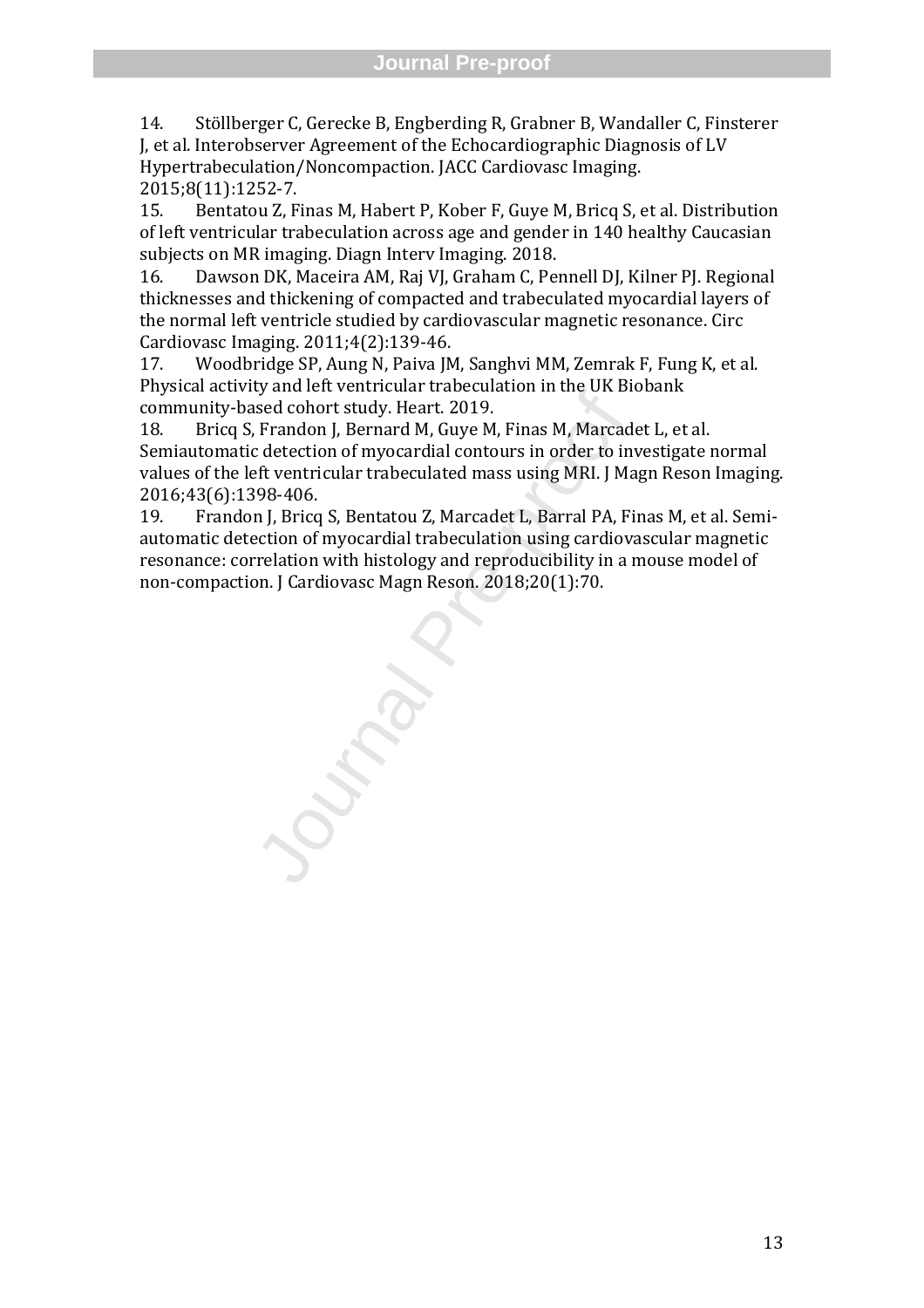Figure legend s

beeninge discolantied mass (et d.f.), super mass<br>all fractal dimensions (K & L). Red lines mark the<br>esholds for suspected cases of left ventricular no<br>boxplots is the mean difference with 95% confi<br>interval; FD, fractal di **Figure 1. Comparison of changes in left ventricular trabeculation indices.**  Boxplots (left) and density curves (right) indicate trabeculation measurements at baseline (pink) and post marathon (blue). Trabeculation indices measured were Chin X/Y ratio (A & B), Jenni NC/C ratio (C & D), Petersen NC/C ratio (E & F), Jacquier percentage trabeculated mass (G & H), Captur maximal apical (I & J) and mean global fractal dimensions (K & L). Red line s mark the published diagnostic threshold s for suspected cases of left ventricular non -compaction. Included in the boxplots is the mean difference with 95% confidence intervals. CI, confidence interval; FD, fractal dimension; LV, left ventricle; Max, maximum.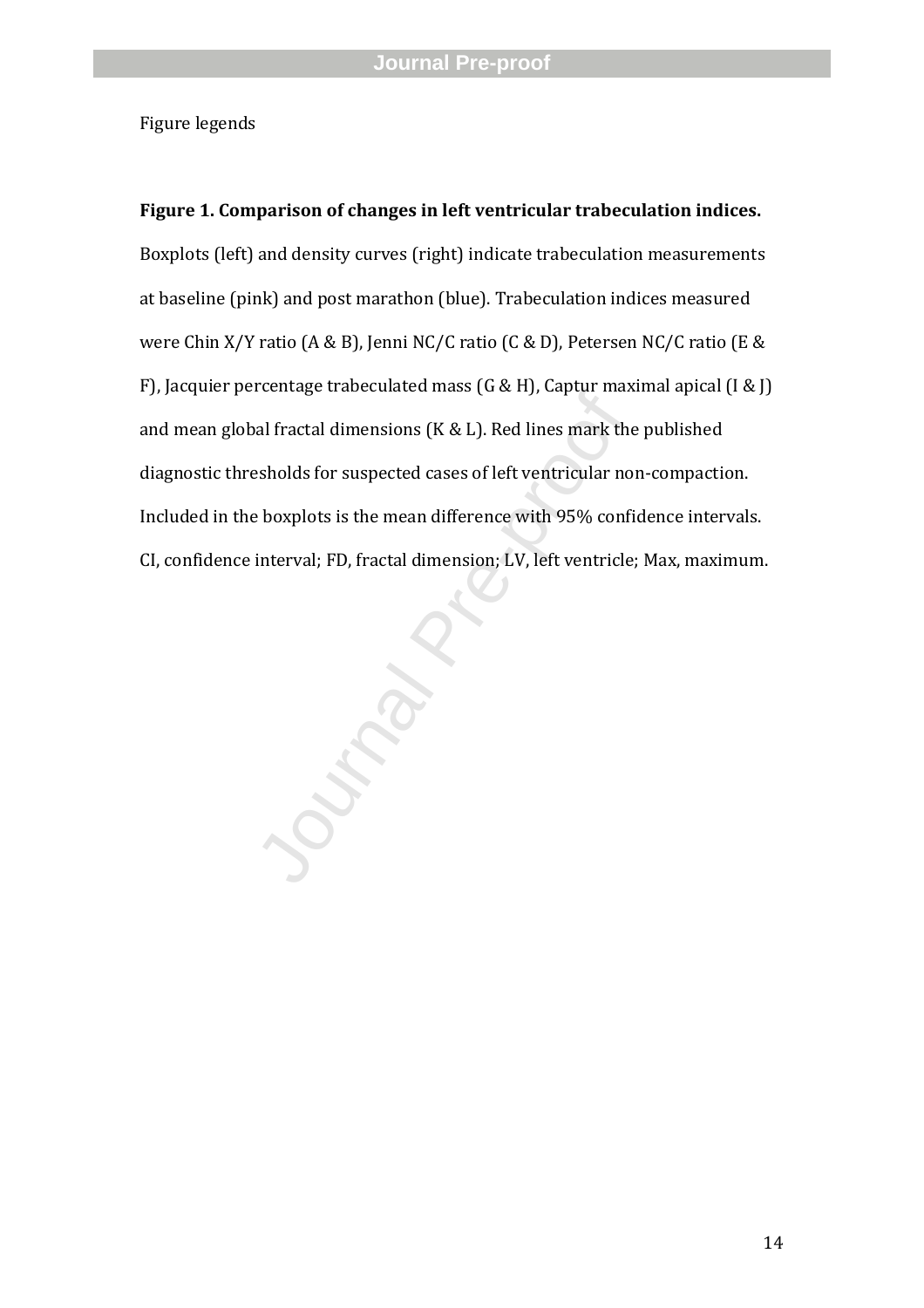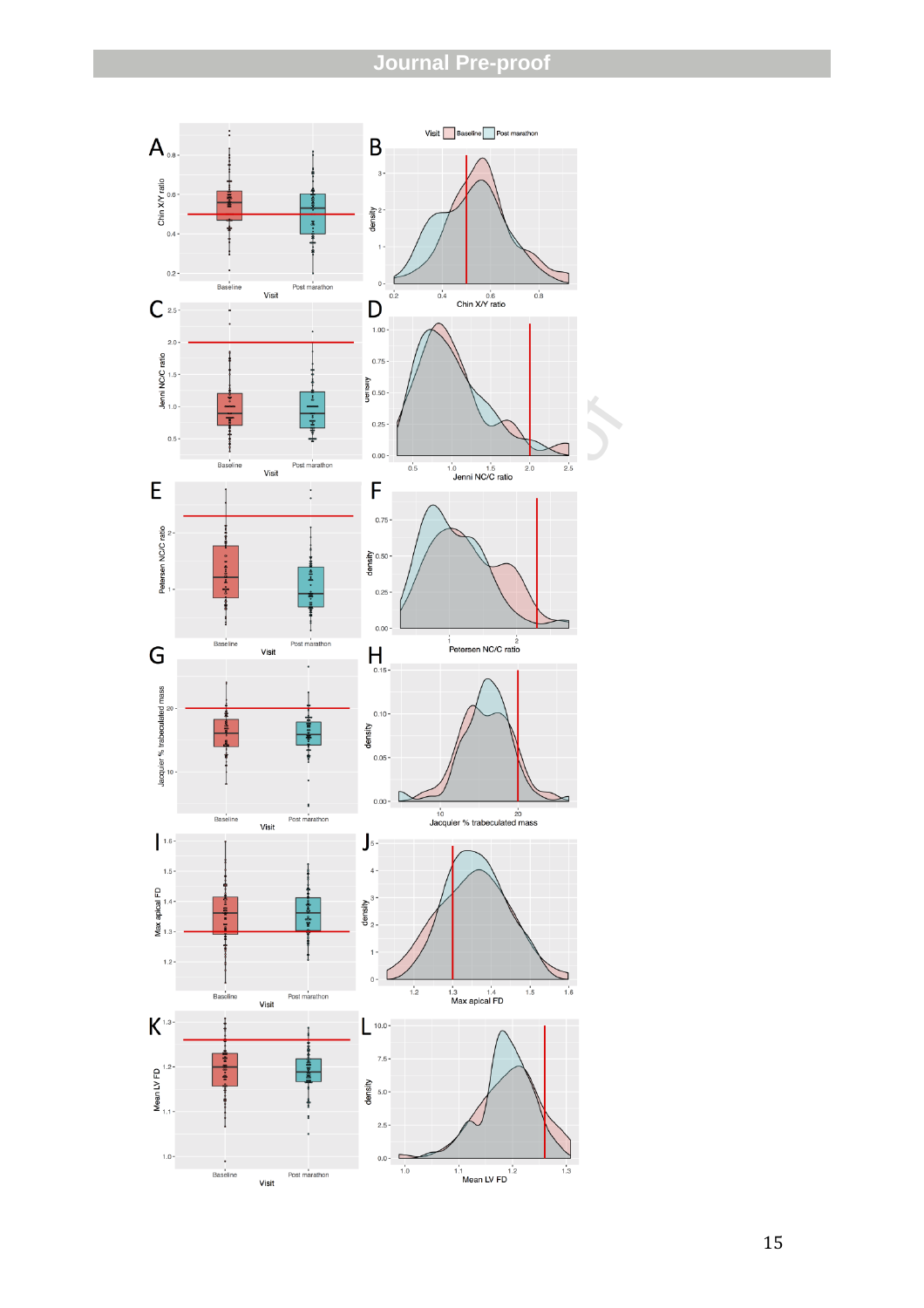# **Figure 2. Venn diagram of the examined LVNC criteria at the post marathon**

# **visit.**

Captur criteria in this diagram is defined as a mean fractal dimension of >1.26

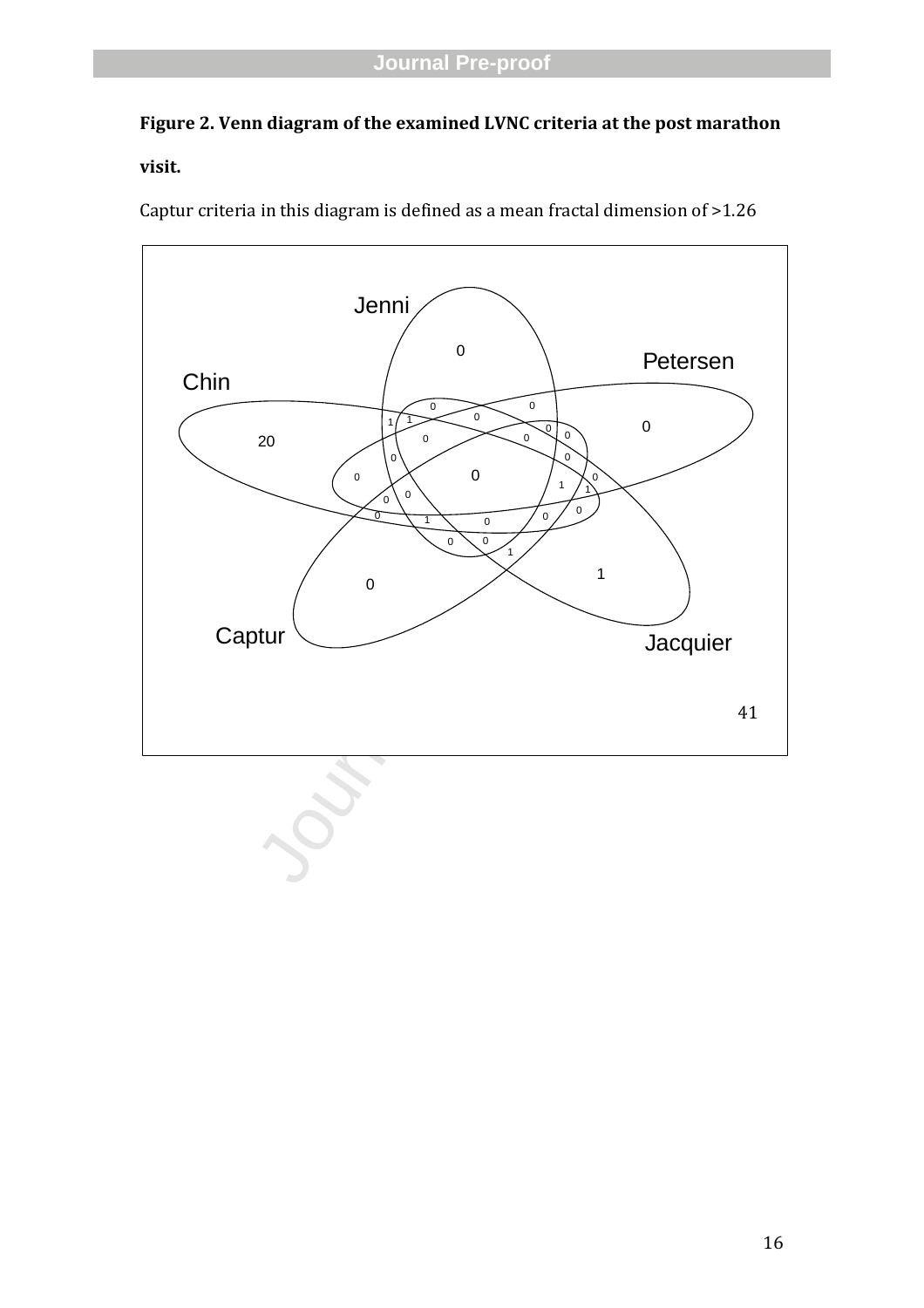### Credit author statement:

onceptualization, Methodology, Writing – Review &<br>  $\therefore$  Writing – Review & Editing<br>
Formal analysis, Supervision, Writing – Review &<br>
sty, Alun D Hughes, Guy Lloyd and Rajan Sharma:<br>
ew & Editing.<br>
pproval and agree to be Andrew D'Silva: Writing - Original Draft, Conceptualization, Methodology, Formal analysis, Investigation, Resources, Data Curation, Visualization, Project administration, Funding acquisition. James C. Moon and Sanjay Sharma: Conceptualization, Methodology, Resources, Writing – Review & Editing, Supervision, Funding acquisition. Gabriella Captur: Conceptualization, Software, Validation, Formal analysis, Resources, Data Curation, Writing – Review & Editing. Siana Jones and Anish N Bhuva: Validation, Writing – Review & Editing, Investigation. Rachel Bastiaenen, Amna Abdel -Gadir, Jet van Zalen, James Willis: Investigation, Writing – Review & Editing Sabiha Gati: Conceptualization, Methodology, Writing – Review & Editing. Aneil Malhotra: Writing – Review & Editing Irina Chis Ster: Formal analysis, Supervision, Writing – Review & Editing Charlotte Manisty, Alun D Hughes, Guy Lloyd and Rajan Sharma: Supervision, Writing – Review & Editing.

All gave final approval and agree to be accountable for all aspects of work ensuring integrity and accuracy.